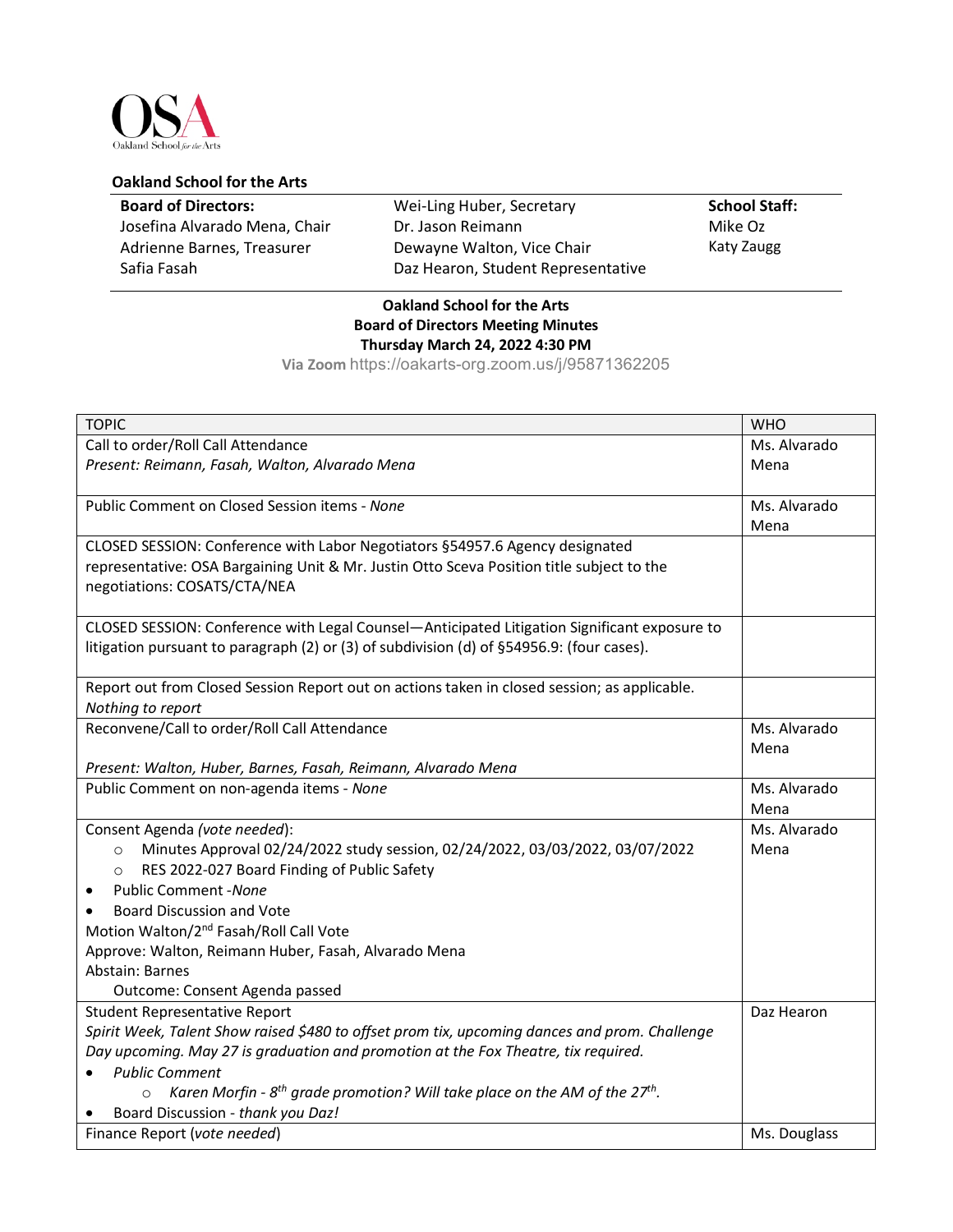

| Vote to approve updated Fiscal Policies & Procedures Manual. Updated to allow new round of            |                  |
|-------------------------------------------------------------------------------------------------------|------------------|
| bank signers and titles of allowable bank signers. Current signers are ED, Principal, Board Chair,    |                  |
| Board Vice Chair.                                                                                     |                  |
| Public Comment - None                                                                                 |                  |
| Board Discussion and Vote - Barnes: were the titles changed? Yes, updated to reflect                  |                  |
| Motion to approve Huber/2 <sup>nd</sup> Reimann/ Roll Call Vote: Motion Passes Unanimously (MPU)      |                  |
| Outcome: Updated Fiscal Policies & Procedures Manual is approved.                                     |                  |
| Executive Director: School Update (vote needed)                                                       | Mike Oz & Katy   |
| Lease Addendum approval                                                                               | Zaugg            |
| Shared photo of Professional Development activities - staff engaged in JEDI work. Shared photos       |                  |
| of new Visual/Digital Media space on San Pablo x 20th. Lease addendum approval needed to              |                  |
| postpone lease to begin June 1 instead of March 1 as construction has taken longer than ex            |                  |
| <b>Public Comment - None</b>                                                                          |                  |
| <b>Board Discussion and Vote</b>                                                                      |                  |
| Motion to adopt revised lease by Reimann/2 <sup>nd</sup> Fasah/Roll Call Vote: MPU                    |                  |
| Outcome: Lease Addendum is approved                                                                   |                  |
| <b>Advancement Report</b>                                                                             | Mr. Borg, Mr. Oz |
| YTD Update, Phone-a-thon Outcome, Heart of Oakland, Annual Fund Updates.                              |                  |
|                                                                                                       |                  |
| YTD 69% of \$1M goal. AF is at 56% and anticipate HoO will increase this. Exceeded goal in grants     |                  |
| at 111% - kudos to Val Salley. A little behind where we were in past years; difficult year. Currently |                  |
| 30% family participation - want to increase to 50% and move to 90% in future.                         |                  |
| Strategies include working with arts chairs to outreach to families, within reason given their other  |                  |
| duties - chairs are so willing to help. Looping in students also. Phone a thon - having in-phone      |                  |
| contacts call parents really helps.                                                                   |                  |
|                                                                                                       |                  |
| <b>Public Comment</b>                                                                                 |                  |
| Karen Morfin - when will we see website? Answer: beginning of next week.<br>$\circ$                   |                  |
| Board Discussion - Reimann - compliment to Mike and Steve on work around fundraising. Also<br>٠       |                  |
| compliments from Alvarado Mena, it takes the whole community.                                         |                  |
| Dismissal                                                                                             | Ms. Alvarado     |
|                                                                                                       | Mena             |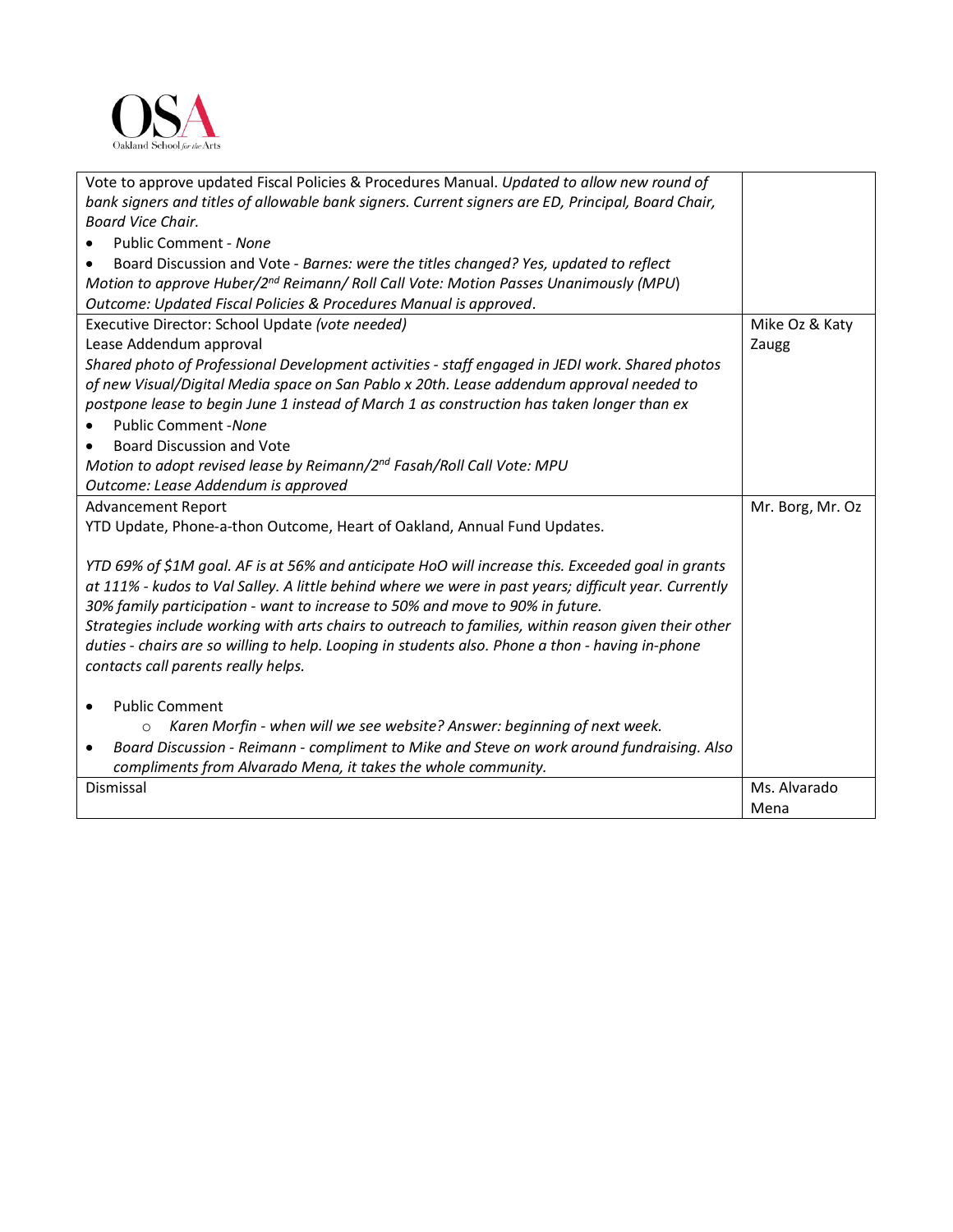

## **Meeting Norms**

- The Board recognizes the importance of all stakeholder voices at OSA. Collaboration and community are essential to the viability of our school.
- The purpose of this meeting is for our board of directors to meet with each other and conduct school business, as well as to receive input from the school staff and the community via public comment.
- Public comment may be made on topics that relate to the school. After hearing a report, members of the public have the opportunity to offer comments in a designated time prior to the board discussion of that agenda item. Outside of public comment, members of the public are also welcome to observe the meeting.
- Please use the raise hand function to make public comment. If you cannot use the raise hand function you can sign up for public comment in the chat. We want to be sure to see all the sign ups so keeping the chat clear when public comment signups are being called for is appreciated. You may sign up for public comment at any time prior to the conclusion of public comment for that agenda item. You do not need to wait for public comment to be called to sign up, and may sign up for public comment during the presentation of the report or at any time prior. You are not required to include your name with the comment. If you wish to remain anonymous, for ease of identifying speakers, please provide a unique, and appropriate, pseudonym.
- Due to student and employee privacy laws, please refrain from using the name or any information that could imply the identity of any student or employee.
- Public comment will be capped at ninety seconds per speaker. To be sure of hearing from a variety of people, minutes may not be transferred to other speakers.
- The board cannot respond to public comment on non-agenda items. This does not mean the board is not listening.
- Staff will do our best to respond to chat comments throughout the meeting but may not be able to respond to every single one. To be sure your comments are heard by board members, please sign up for public comment. If the comment thread becomes harassing or abusive or includes any information that could imply the identity of any student or employee, staff reserves the right to turn off the chat feature at its discretion.
- We strive to be a learning community that learns from each other. We are also a community comprised of people who care very deeply about the school. We recognize that all voices are not treated equally in our society but aim to value and respect all voices equally in this forum. We may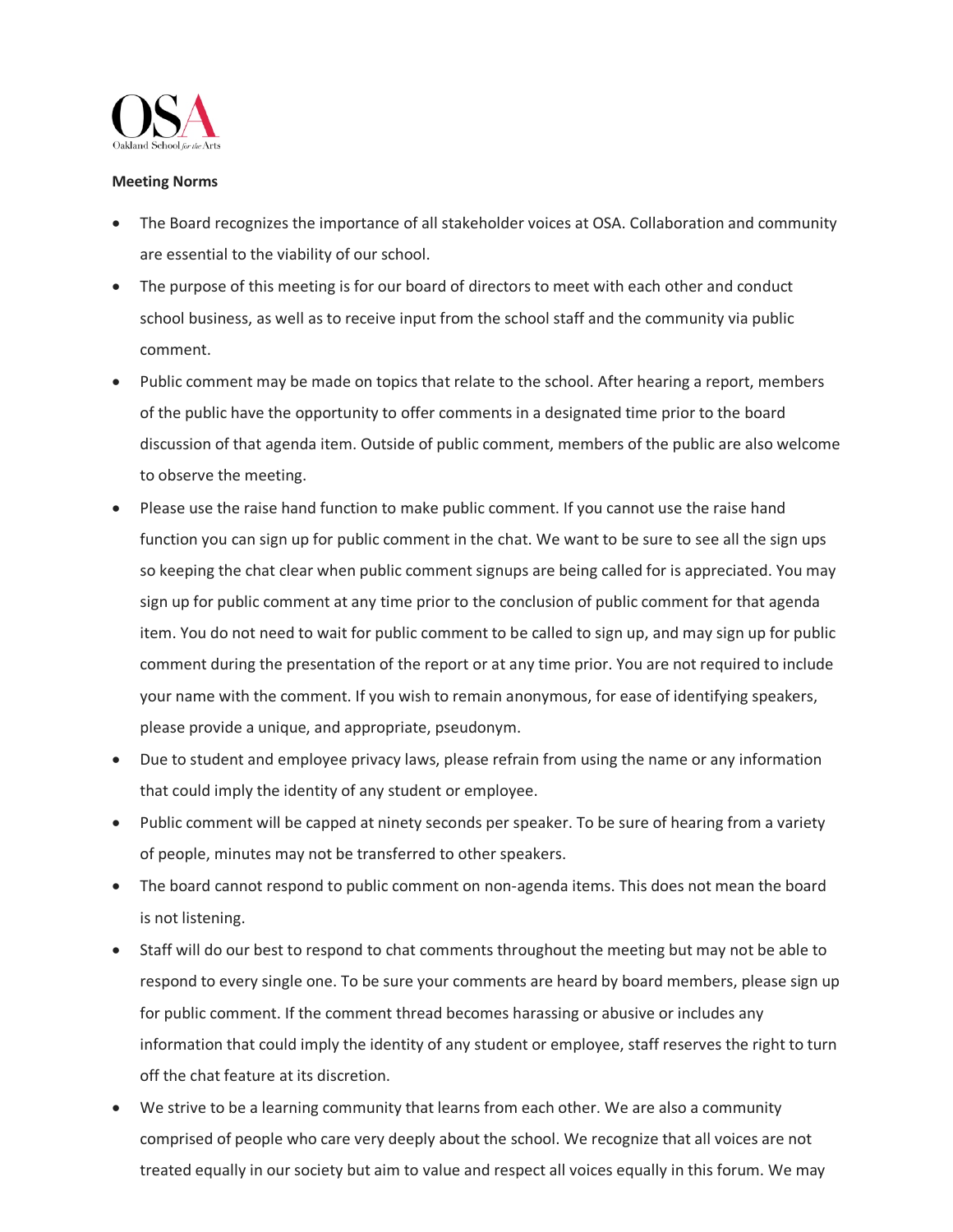

have different ideas of how to achieve goals, and we may feel passionately about our points of view. This needs to be a safe space for a variety of opinions. Finally, we address each other in a respectful manner to foster collaboration, build community, and to model good citizenship to our students.

- For clarification on the recording, board members should please state their names prior to speaking.
- The meeting is being recorded and the audio is posted on the school website.